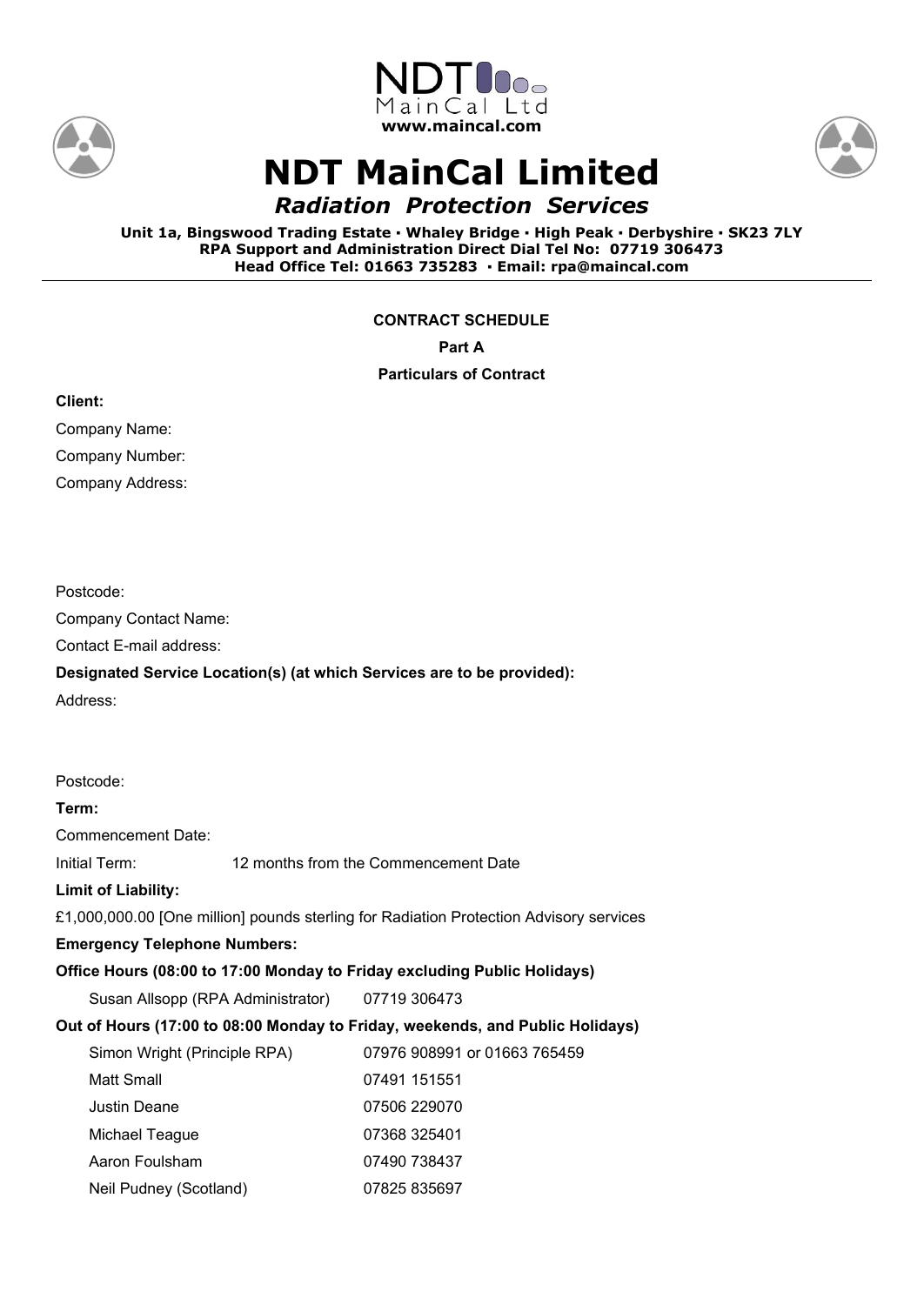# **Part B**

### **Services and Specification**

| Service*                                                            | Scope of Work*                                                                                                                                                                                                                                                                                                                                                                                                                                                                                                                                                      |  |
|---------------------------------------------------------------------|---------------------------------------------------------------------------------------------------------------------------------------------------------------------------------------------------------------------------------------------------------------------------------------------------------------------------------------------------------------------------------------------------------------------------------------------------------------------------------------------------------------------------------------------------------------------|--|
| Appointment as your Radiation<br><b>Protection Advisor (RPA)</b>    | Appointment as your RPA under IRR17 Regulation 14.<br>٠<br>One advisory visit to your premises to review radiation safety<br>$\bullet$<br>practices, documentation, and check equipment safety (includes<br>a detailed visit report). When travel restrictions exist due to a<br>government enforced lockdown, site audits may be replaced by<br>online audits.<br>Assistance with the preparation/review of local rules and risk<br>$\bullet$<br>assessments associated with radiation safety.<br>Information, advice, and updates on current issues.<br>$\bullet$ |  |
| Appointment as your Dangerous<br><b>Goods Safety Advisor (DGSA)</b> | N/A<br>$\bullet$                                                                                                                                                                                                                                                                                                                                                                                                                                                                                                                                                    |  |
| Appointment as your Radioactive<br><b>Waste Advisor (RWA).</b>      | N/A                                                                                                                                                                                                                                                                                                                                                                                                                                                                                                                                                                 |  |

\* **Radiation Protection advice related to the following is outside of the annual contract fee:**

- Radiation exposure investigation
- Radiation emergencies
- Shielding calculations
- Barrier Dose calculations
- Safety interlocking systems
- Dose irregularities
- REPPIR assessments
- Additional visits
- Dealing with all regulatory breaches identified by a UK Regulator, typically but not limited to prohibition notices, improvement notices, licensing breaches and FFI's.

#### **Client Resources:**

- The Client's Personnel to escort the Supplier's Personnel carrying out site visits throughout their properties and facilities;
- The Client is to provide Personnel to correctly operate all equipment that produces / emits ionising radiation during tests carried out during the RPA visit;
- The Client is to provide Personnel to correctly operate all safety equipment used during tests and required as part of the RPA visit;

#### **Client Obligations:**

The Client shall be responsible for the following:

- Local health and safety at the Designated Service Locations(s);
- Provision of copies of local documentation Local Rules, Risk Assessment & Emergency Plans.